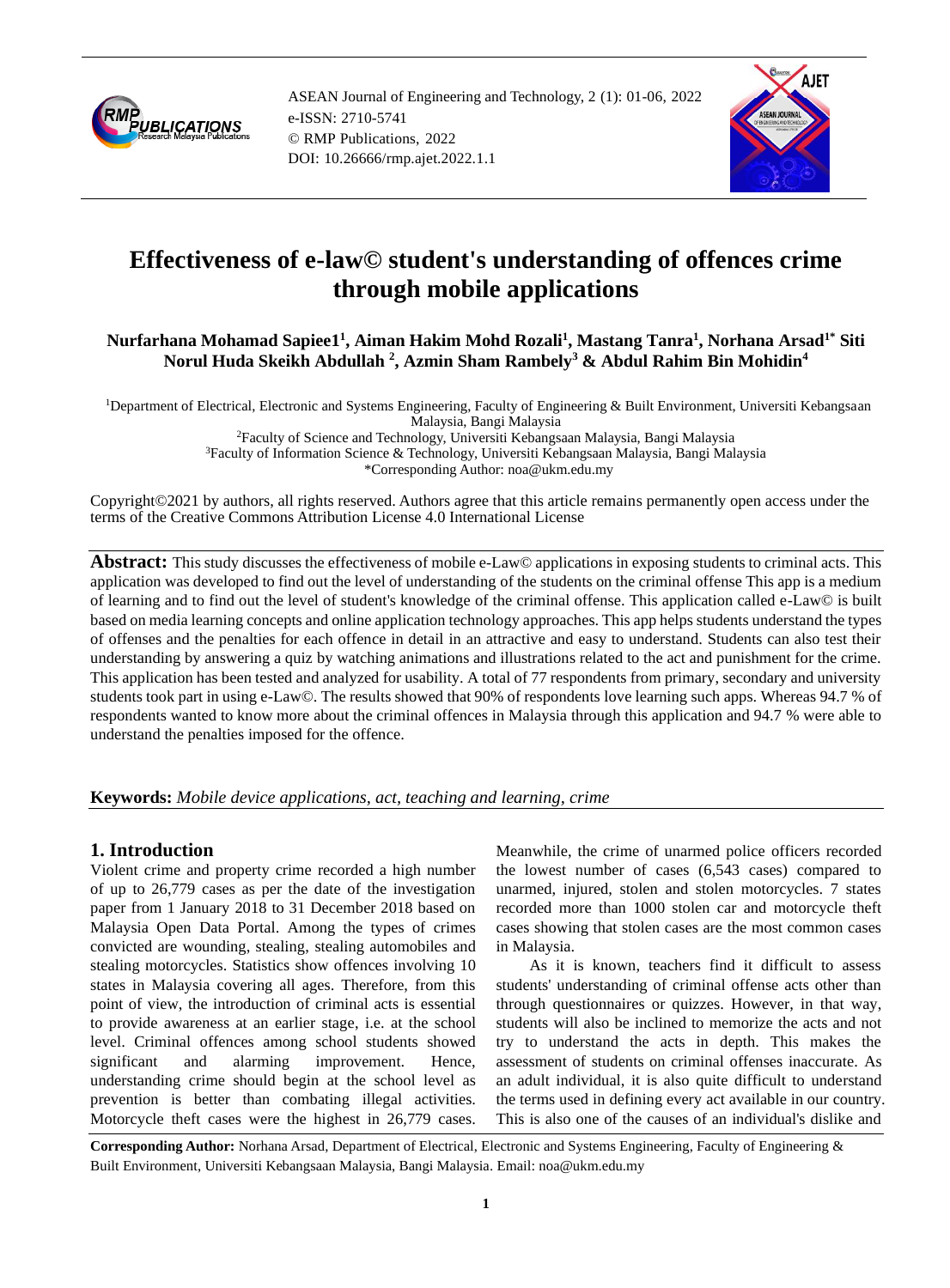lack of interest in studying the types of criminal offense acts. In addition, access to information related to limited criminal acts contributes to the decrease in students' interest in studying criminal offense acts. Students should refer to any rule book according to the types of relevant acts used by lawyers or related individuals to obtain the relevant information. The announcement was also less effective. For example, school counseling will organize a day of student discipline involving police officers in schools. Counseling teachers will invite police officers to give briefings as well as preliminary exposure on the types of crimes or factors to their cause of involvement in criminal conduct. However, children of today's generation are less interested and easily lose focus if their learning involves only oral lessons.



Figure 1. Types of law books

Figure 1 is among the types of legal books that have been published in Malaysia. In a court case, most of these guidelines, acts, and penal codes will be referred to. Writing this book is organized and requires experts to explain the contents of this book more thoroughly. This will make it difficult for school students to understand the actions and punishments that will be imposed if a crime is committed.

In line with the country's development, digital technology is also increasingly important in disseminating information and at the same time becoming a reference point for the public in seeking information. The use of the internet, especially social media, influences school students' thinking and encourages them to try something new and indirectly causes them to commit crimes in their consciousness or not, as well as the bad influence of school friends and acquaintances outside the school.

Among the initiatives undertaken by the Malaysian Crime Prevention Foundation (MCPF) is the establishment of crime prevention clubs in primary schools and schools throughout the country. Not only that, but some parties are also involved in programs implemented in the school to

combat this symptom and among the parties that also cooperate are the Royal Malaysian Police (PDRM), The Malaysian Crime Prevention Foundation (MCFPF) and the Department of Crime Prevention and Community Security (JPJKK). Such programs are a good step in giving students early exposure so that they do not get caught up in any criminal acts or fall victim to crime.

#### **a. Mobile Device Usage**

Mobile technology or mobile devices are widely used in a variety of contexts, including entertainment, commercial applications, and even education [1],[2], entrepreneurship [3], health [4]. On the other hand, today's generation of school students whether at the lower or secondary levels have a solid attraction for technology. In the context of education, mobile devices offer new norms in support of teaching and learning [5],[2]while using mobile devices in classroom teaching can provide diversity for teachers and students [5]. Integrating mobile device technology into teaching can transform the learning process more student-driven, thus enabling teachers to spend more time with students individually and act as a guide to them [6]. Therefore, this environment will encourage one to learn on their own and be self-reliant, learn by doing, sharing and evaluating peers, which makes teaching more effective [7] [8]. Moreover, many studies show how planning materials and activities while using mobile devices for the environment [9],[10],[11],[12]. However, an optimal environment cannot be built in a short time and will only be achieved if mobile devices are successfully introduced in the classroom and integrated into teaching continuously.

In most cases, the use of mobile devices in support of teaching and learning is determined by school management which may include a number of teachers [13]. Responsible school management usually consists of principals, vice-principals and ICT coordinators developing the school's communications and technology, resources, and information policies [14],[13]. In addition, those who play an essential role but sometimes receive less attention in the scope of implementation of the school's ICT policy are teachers who are responsible for using mobile devices in teaching in the classroom. Teacher confidence, attitude and anxiety are three critical factors that influence teacher success in integrating new technologies into the school [15] [14]. Teachers' beliefs and attitudes towards flexible learning are the main factors influencing the success of mobile learning integration and related devices [16],[17] [18]. Therefore, continuous training programs and professional development for school teachers should be prepared to help them understand how to use new technologies effectively.

The use of mobile devices as a teaching and learning tool is arguably new in most schools. However, the covid-19 pandemic spread, making teaching and learning digitally and virtually a new norm after the Movement Control Order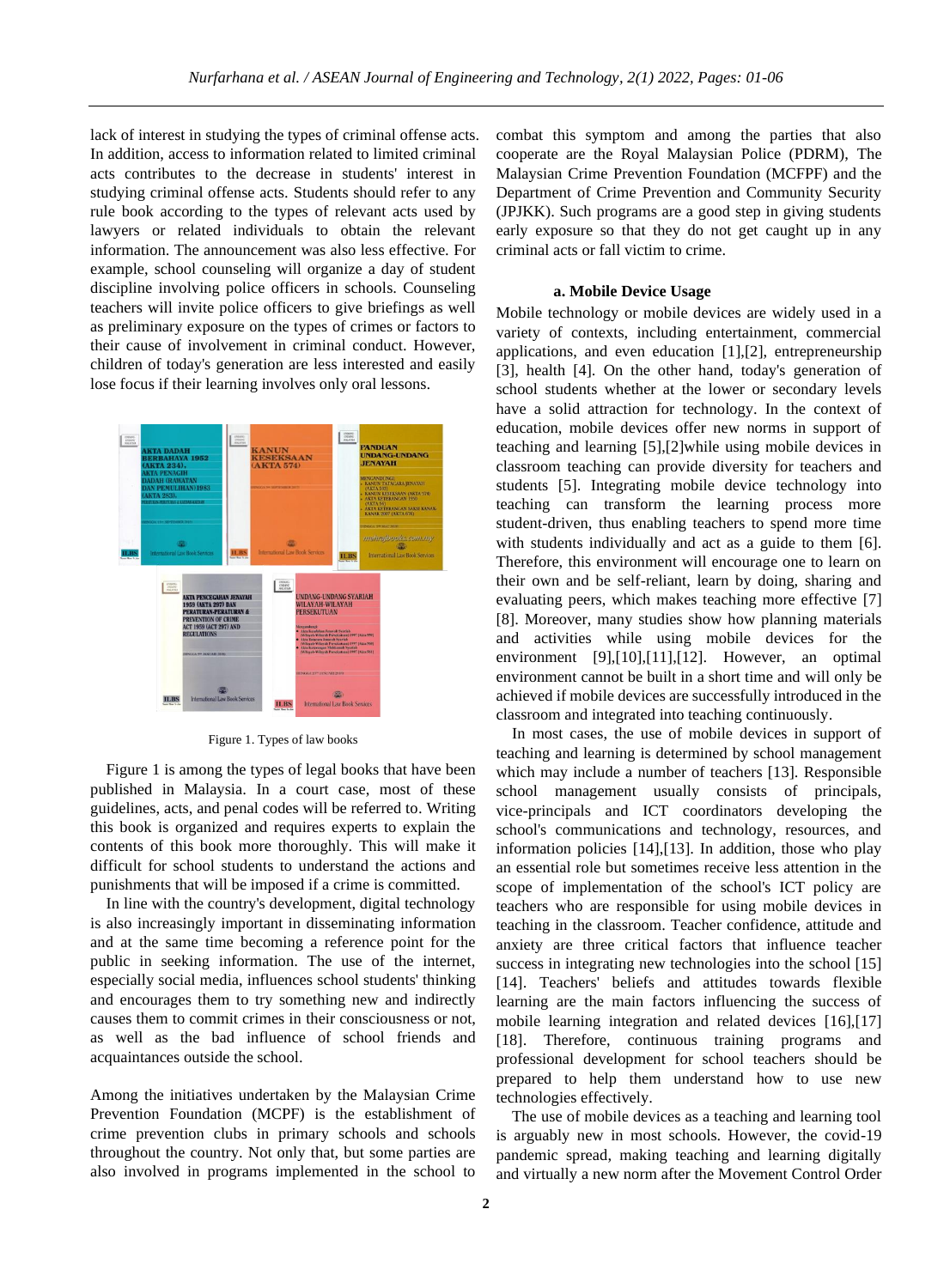(MCO) period was implemented. Teachers need to be proficient in the use of digital technology in teaching and learning, not to mention the COVID-19 vaccine has not yet been discovered. While some may have experience using digital technology in education, they may still find it awkward when it comes to using mobile device technology in their classroom teaching. Teachers' beliefs, attitudes and initial levels of anxiety can affect the effective use of mobile devices in the classroom but will likely change once the device is adopted[9] in online teaching and learning. Understanding this change of trust and attitude will help the school to plan, implement and maintain successful mobile technology integration.

## **b. The Importance of Technology in Teaching and Learning**

The range of information and communication technology tools is proliferating to meet current needs. Researchers have often associated with the term digital natives. The younger generation is naturally attracted to technology because technology such as mobile devices has been exposed to them since childhood [19]. Therefore, the way the current generation learns thinks, plays, communicates and performs tasks have changed and improved to a new phase. Past learning methods are no longer relevant to be applied and need improvements as well as involve the use of technology. This new generation will feel less productive if their daily learning does not have the help of digital and internet equipment).

Physical books such as rule books have been put aside as they tend to use digital books for literacy learning. This causes them to frequently break the rules because they do not read the rules that have been set. Oral learning is also less effective because they are less focused on their teachers' explanations because they need digital learning aids that can appeal to them. Indirectly, the knowledge they want to be exposed to can be absorbed little by little. In the United States, mobile devices have been used to create interactive learning in schools. Some studies have found that learning using mobile devices facilitates students and positively affects school students and improves their time quality [20]. This also increases the motivation of students to continue to increase their knowledge [21]. Digital learning is also able to stimulate the creative thinking of school students [22]. In addition, lateral thinking should also be emphasized in emphasizing the diversity of learning [23],[24].

There are changes to the teaching processes that model cognitive apprenticeship training. The model of cognitive apprenticeship training is not only based on knowledge delivery but needs to be honed in understanding through certain processes. Therefore, this application has been developed as a preventive effort to address the matter accordingly. Empirical research analysis of the use of mobile devices as a tool in educational interventions

published in peer-reviewed journals has revealed that the overall effect of mobile device use in education is better than when using a computer or not using a mobile device as an intervention [9],[25]

Thus, a mobile application was designed to test students' understanding of criminal offenses called e-Law©. This app is also intended to expand access online and online. Indirectly, the application is able to vary the method of announcement through downloading installations on mobile application platforms such as "Google Play" and "AppStore".

## **2. Methodology**

This section describes the research methods carried out where the development of this application has been through several phases, namely interviews, application design and also questionnaires as follows:

#### **a. Interviews**

The early stages of application development involved several interviews in five schools. Some of the affected areas are in Bangi, Subang Jaya, and the Federal Territory. The interview was conducted for the purpose of i) to obtain ready-made techniques for the disclosure of criminal offenses act on school students ii) types of offenses frequently committed by students iii) the effectiveness of exposure through motivational camps and iv) materials and syllabuses referred to as encumbering materials on criminal offenses act. Based on the information obtained from the interview results, several literature studies were conducted which included the use of mobile devices in teaching and the importance of technology in teaching and learning.

#### **b. design**

In order to achieve high effectiveness in teaching and learning, the virtual learning platform is used to attract students to learn the lessons more deeply and understand each content of the learning. Therefore, a mobile application has been developed. The application developed has criteria that are able to attract the interest of students where this application provides an illustration example for each act introduced that distinguishes this application from a physical book. To achieve these objectives multimedia features such as graphics, videos, animations and text are used to help users understand every content of the application in a short time. The video selection is also considered as a suitable context for children as early as 5 years of age.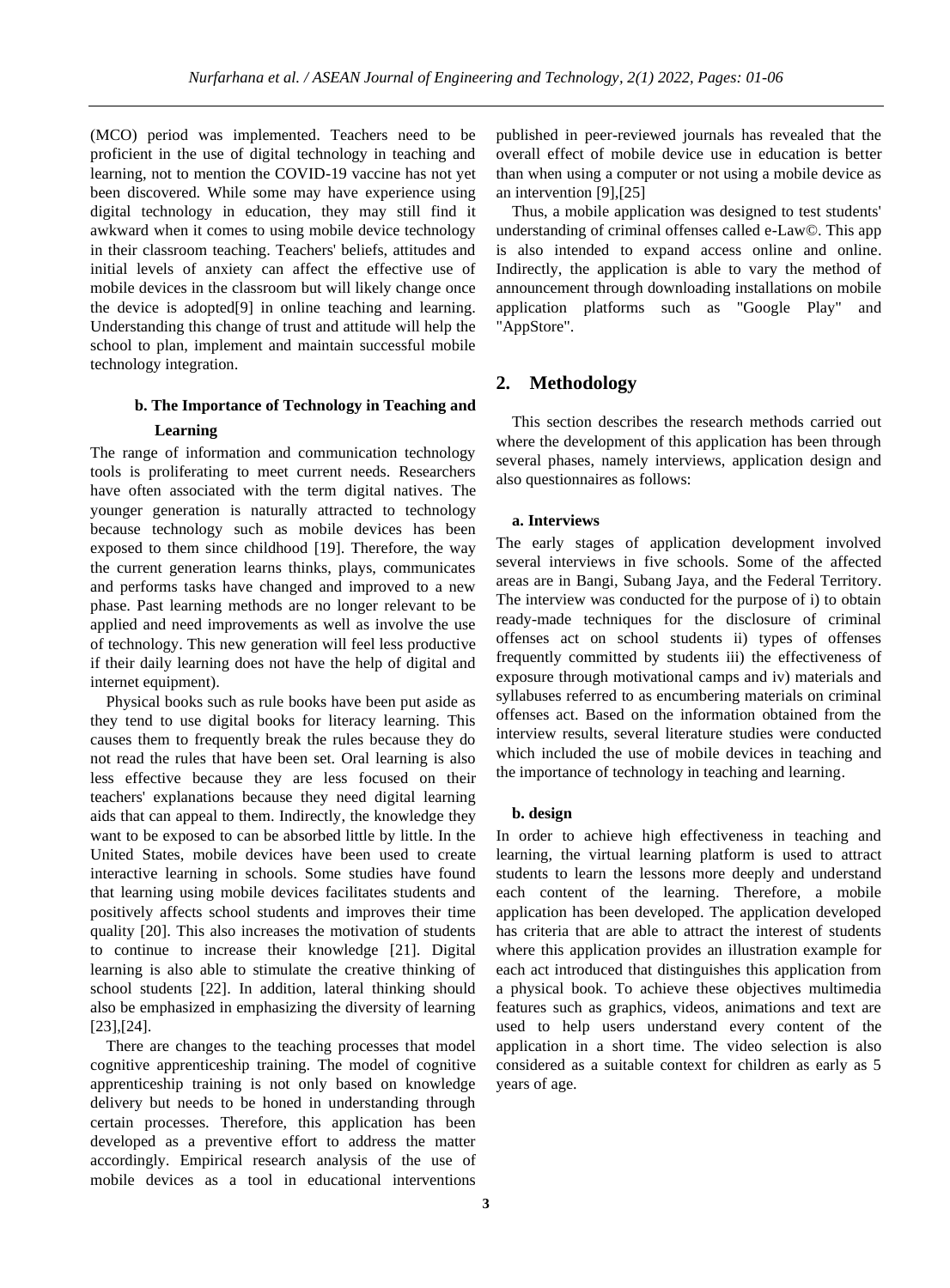

Figure 2. e-Law© application development criteria

Based on Figure 2, the following are important criteria that are emphasized in the development of e-Law© applications in terms of content, user interface display design and knowledge type. Among the types of offenses that have been entered are hitting, bullying, distributing drugs, robbing and stealing. The mistakes are among the most essential errors for school students to know. For example, if the student says any words, or makes any noise or signals seen by a person interfering with the impressions of a person, they tend to think that they are making just a joke. However, the matter is only considered as a small matter and is not categorized as a misunderstanding. They often think bullying is abuse that involves touch like hitting without or using a tool. This should be taken more seriously because bullying and hitting are two different faults. Therefore, e-Law© application has been completed with some info on the types of offenses that need to be known and understood by the students so that they cannot commit the offenses until they are adults.

There are 5 animation videos that have been made based on the types of offenses that have been chosen as a result of discussions with the school that has obtained permission from the Ministry of Education Malaysia as teaching material to test the understanding of users. Each video comes with 2 questions. The first question is regarding the type of offense and the second question is about the kind of punishment for criminal offenses committed based on the animated video. The video is a short-lived animated video that allows users to identify the types of errors made.



Figure 3. e-Law© app view

Figure 3 is the graphical user interface (GUI) display of the e-Law© application. Development of e-Law© apps using two types of software, namely Figma and Android Studio. For each element of text, Figma images, videos and animations are used as tools to design interactions and detail each part to another part. After that, the programming language code obtained from Figma had to be re-drafted in Android studio to produce a usable prototype as in Figure 4.



Figure 4. Flowchart of e-Law© application usage

#### **c. Study Samples**

The sampling method was used to select the study sample to answer the question of the study. The online questionnaire was conducted whereby every user who has used the e-Law© application had to answer 10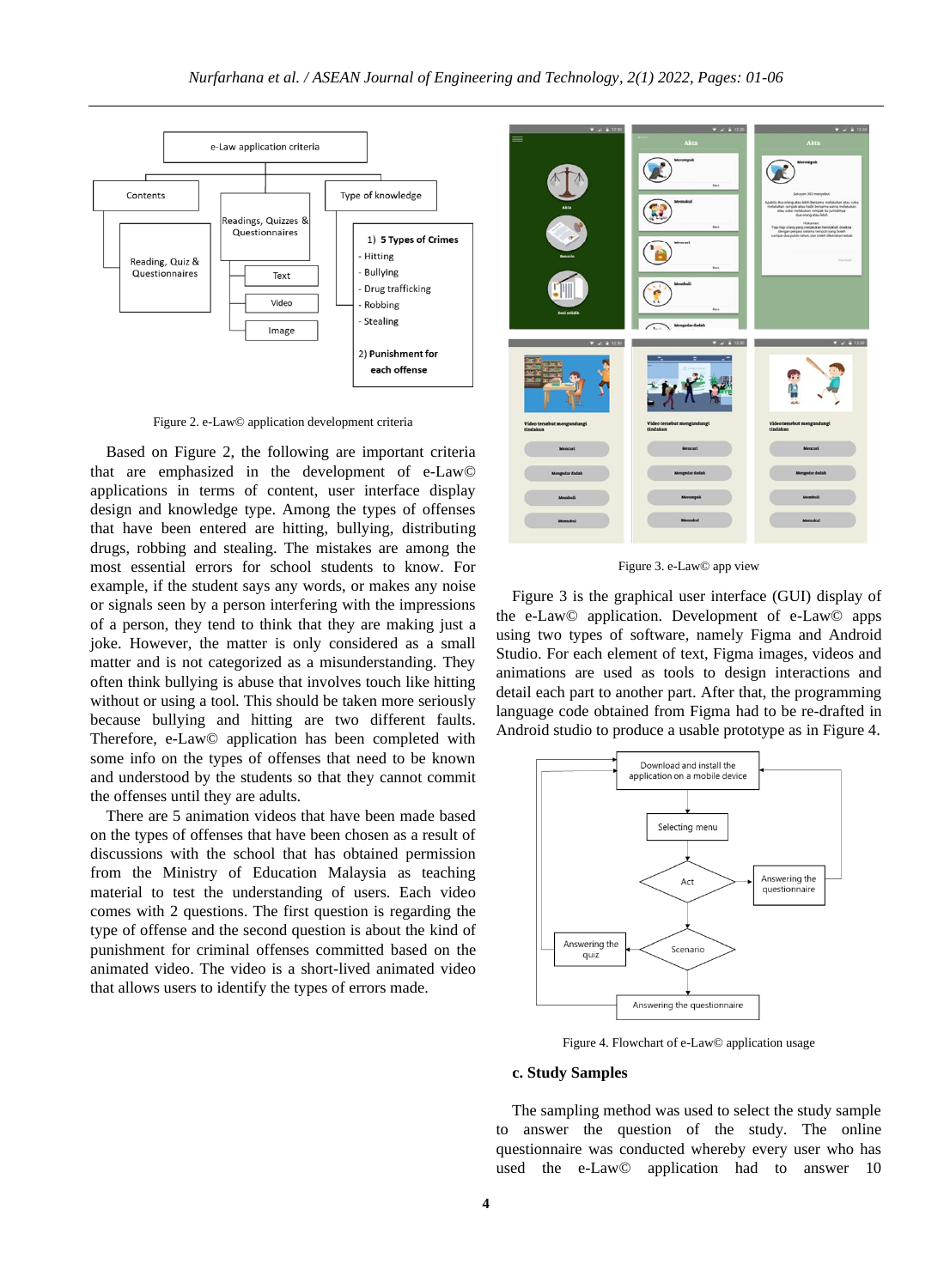questionnaire questions on the Google Form platform. 77 respondents comprising primary, secondary and university students used the e-Law© application and participated in the questionnaire. The selection of respondents from the school leave the program at the Faculty of Information Technology, UKM does not have an age limit due to the main factor of the size of the sample scattered. Table 1 shows the demographic profiles of respondents.

|          | Demographic features | $\%$ age $(\%)$ |
|----------|----------------------|-----------------|
| Gender   | Men                  | 50.6            |
|          | Female               | 49.4            |
| Country  | Kuala Lumpur         | 24.6            |
| of birth | Selangor             | 46.8            |
|          | Negeri Sembilan      | 1.3             |
|          | Perak                | 5.2             |
|          | Johor                | 1.3             |
|          | Melaka               | 2.6             |
|          | Perlis               | 1.3             |
|          | Terengganu           | 1.3             |
|          | Sabah                | 2.6             |
|          | Kedah                | 1.3             |
|          | Purt                 | 1.3             |
|          | Pahang               | 2.6             |
|          | Kelantan             | 3.9             |
|          | Overseas             | 3.9             |
| Age      | 5-10 years old       | 16.9            |
|          | 11-15 years old      | 37.7            |
|          | 16-20 years old      | 20.82           |
|          | 20 years and above   | 24.58           |

## **3. STUDY OF FINDINGS**

Based on the analysis carried out by this application is developed to achieve several objectives as follows:

- i. Design an app that tests students' understanding of criminal offences
- ii. Expand access through online and offline mobile device application development
- iii. Diversify the method of announcement through installation downloads on the mobile application platform

10 questions were presented, which covered the user experience, application usability, effectiveness and perspective view of the e-Law© application. Through the preprocessing process, this application was tested and included in 5 smartphones and subsequently given to students. The results showed that 93.4% of respondents agreed that they gained awareness of good behaviour after using the app. Table 2 below is the result of the questionnaire.

Table 2. Analysis of questionnaire

| Through the e-Law© app                     | $\%$ age $(\%)$ |
|--------------------------------------------|-----------------|
| Gaining awareness of good behaviour        | 98.1            |
| Understanding the punishment for mistakes  | 94.7            |
| committed                                  |                 |
| Be aware of the impact of decisions taken  | 97.4            |
| Can act to prevent crime.                  | 97.2            |
| Understand what to do                      | 93.5            |
| Liking studying the law                    | 96.1            |
| Want to know more about the acts available | 94.7            |
| in Malaysia through                        |                 |
| Want to share e-Law© with friends          | 96.1            |

#### **4. Conclusion**

Based on the questionnaire conducted, most students responded well to the e-Law© application developed with 94.7 % of them wanting to know more about the act of the criminal offence available in Malaysia through this application and 94.7 % managed to understand the penalties imposed on them for offences committed. Accordingly, 97.4 % of them are aware of the impact of decisions taken especially when involved in crime. This indicates that with the use of mobile application technology, students will be more interested and interested in learning and understanding the criminal act in Malaysia thus fighting crime among students. The e-Law© application can be an innovation and a medium to provide exposure to criminal acts in Malaysia through the use of software that has information sharing and design features that enable users to test the effectiveness of such applications. The interactive design also plays a vital role in attracting students to continue learning about criminal offences.

### **5. Acknowledgements**

The author recorded his millions of thanks for the sponsorship and support provided by UKM and financial sponsorship from grants ST-2019-016 and AP-2017-005/2.

## **6. References**

- [1] "Mobile Devices and Apps for Health Care Professionals: Uses and Benefits | Enhanced Reader."
- [2] W. H. Wu, Y. C. Jim Wu, C. Y. Chen, H. Y. Kao, C. H. Lin, and S. H. Huang, "Review of trends from mobile learning studies: A meta-analysis," *Computers & Education*, vol. 59, no. 2, pp. 817–827, Sep. 2012, doi: 10.1016/J.COMPEDU.2012.03.016.
- [3] M. Mbogo, "The Impact of Mobile Payments on the Success and Growth of Micro-Business: The Case of M-Pesa in Kenya," 2010.